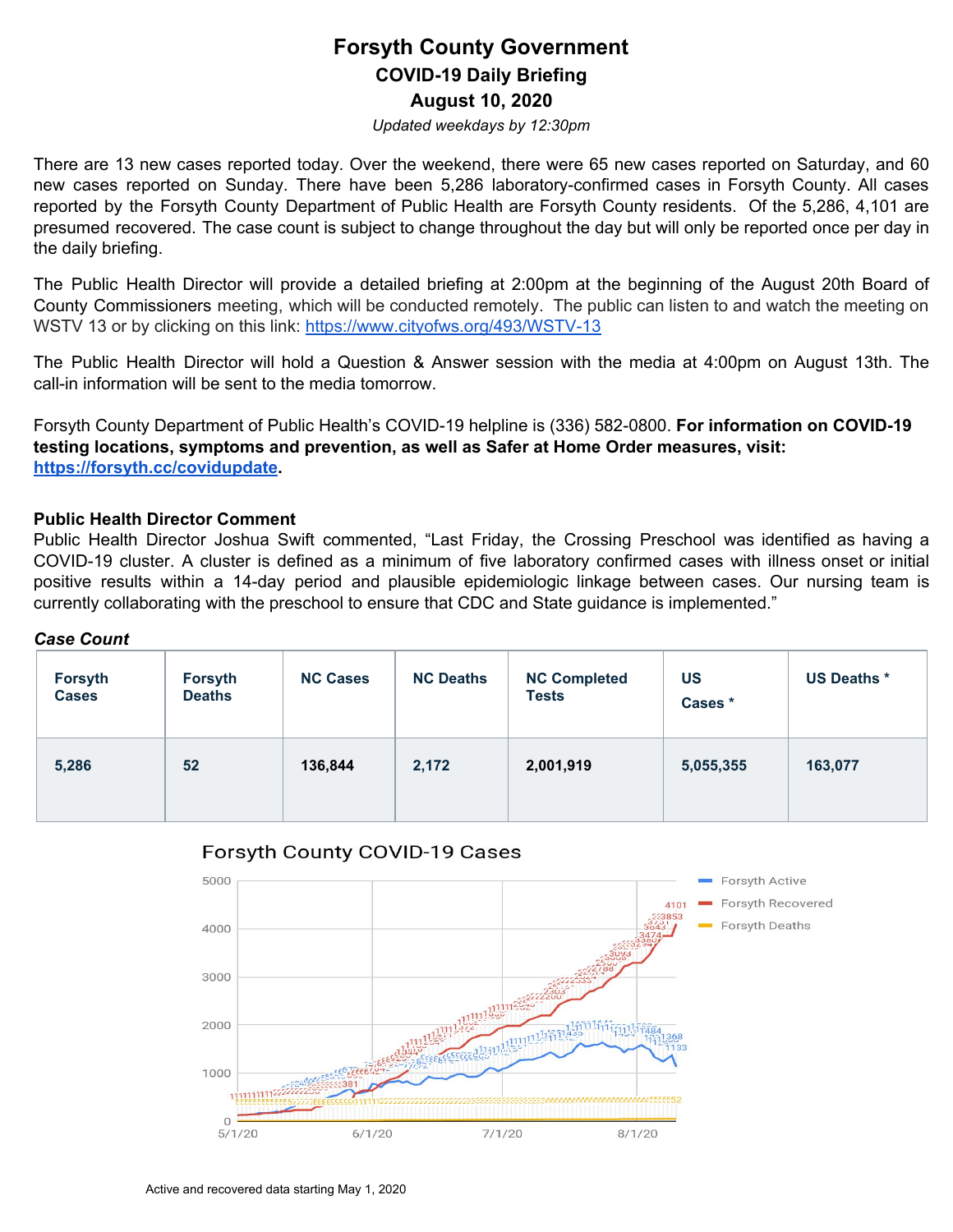# Forsyth County COVID-19 Case Count



North Carolina COVID-19 Cases